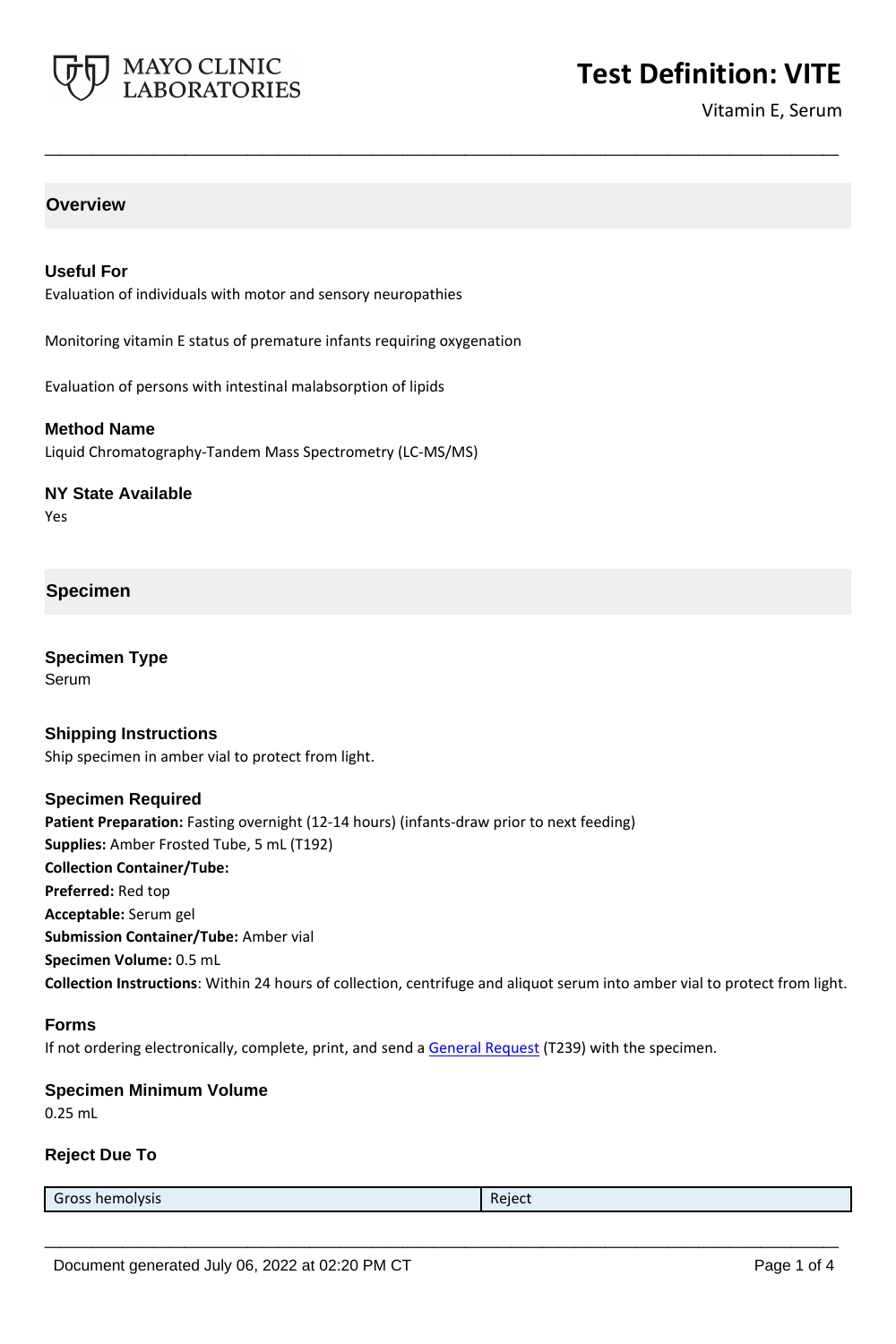

| Gross lipemia | Reject |
|---------------|--------|
| Gross icterus | OK     |

## **Specimen Stability Information**

MAYO CLINIC **LABORATORIES** 

| <b>Specimen Type</b> | <b>Temperature</b>       | <b>Time</b> | <b>Special Container</b> |
|----------------------|--------------------------|-------------|--------------------------|
| Serum                | Refrigerated (preferred) | 44 days     | LIGHT PROTECTED          |
|                      | Frozen                   | 44 days     | LIGHT PROTECTED          |
|                      | Ambient                  | 7 daysi     | LIGHT PROTECTED          |

# **Clinical & Interpretive**

## **Clinical Information**

Vitamin E (alpha-tocopherol) contributes to the normal maintenance of biomembranes, the vascular and nervous systems, and provides antioxidant protection for vitamin A. The level of vitamin E in the plasma or serum after a 12- to 14-hour fast reflects the individual's reserve status.

The current understanding of the specific actions of vitamin E is very incomplete. The tocopherols (vitamin E and related fat-soluble compounds) function as antioxidants and free-radical scavengers, protecting the integrity of unsaturated lipids in the biomembranes of all cells and preserving retinol (vitamin A) from oxidative destruction. Vitamin E is known to promote the formation of prostacyclin in endothelial cells and to inhibit the formation of thromboxanes in thrombocytes, thereby minimizing the aggregation of thrombocytes at the surface of the endothelium. Those influences on thrombocyte aggregation may be of significance in relation to risks for coronary atherosclerosis and thrombosis.

Deficiency of vitamin E in children leads to reversible motor and sensory neuropathies; this problem also has been suspected in adults. Premature infants who require an oxygen-enriched atmosphere are at increased risk for bronchopulmonary dysplasia and retrolental fibroplasia; supplementation with vitamin E has been shown to lessen the severity of, and may even prevent, those problems.

Deficiencies of vitamin E may arise from poor nutrition or from intestinal malabsorption. At-risk persons, especially children, include those with bowel disease, pancreatic disease, chronic cholestasis, celiac disease, cystic fibrosis, and intestinal lymphangiectasia. Infantile cholangiopathies that may lead to malabsorption of vitamin E include intrahepatic and extrahepatic biliary atresia, paucity of intrahepatic bile ducts, arteriohepatic dysplasia, and rubella-related embryopathy. In addition, low blood levels of vitamin E may be associated with abetalipoproteinemia, presumably as a result of a lack of the ability to form very low-density lipoproteins and chylomicrons in the intestinal absorptive cells of affected persons.

Vitamin E toxicity has not been established clearly. Chronically excessive ingestion has been implicated as a cause of thrombophlebitis, although this has not been definitively verified.

**\_\_\_\_\_\_\_\_\_\_\_\_\_\_\_\_\_\_\_\_\_\_\_\_\_\_\_\_\_\_\_\_\_\_\_\_\_\_\_\_\_\_\_\_\_\_\_\_\_\_\_**

## **Reference Values**

0-17 years: 3.8-18.4 mg/L > or =18 years: 5.5-17.0 mg/L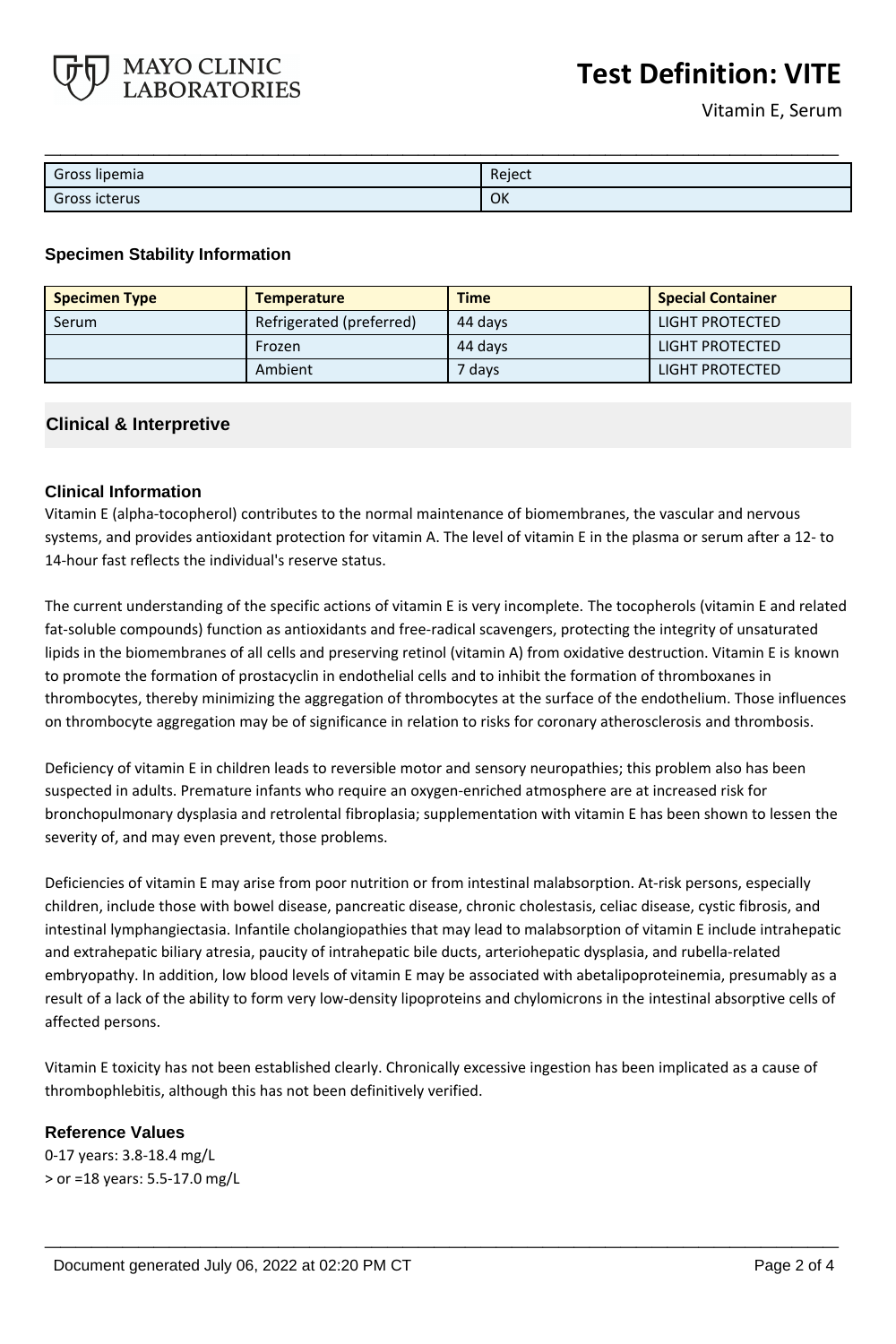

# **Test Definition: VITE**

Vitamin E, Serum

## **Interpretation**

Therapeutic Ranges: 0-17 years: 3.8-18.4 mg/L > or =18 years: 5.5-17.0 mg/L Significant deficiency: <3.0 mg/L

# **Cautions**

Testing of nonfasting specimens or the use of vitamin supplementation can result in elevated serum vitamin concentrations. Reference values were established using specimens from individuals who were fasting.

## **Clinical Reference**

1. Ball GFM: Vitamins: Their Role in the Human Body. Blackwell Publishing; 2004:234-255

2. Traber MG: Vitamin E. In: Shils ME, Shike M, Ross AC, et al. eds. Modern Nutrition in Health and Disease. 10th ed. Lippincott Williams and Wilkins; 2006:434-441

3. Roberts NB, Taylor A, Sodi R: Vitamins and trace elements. In: Rifai N, Horvath AR, Wittwer CT, eds. Tietz Textbook of Clinical Chemistry and Molecular Diagnostics. 6th ed. Elsevier; 2018:chap37

**\_\_\_\_\_\_\_\_\_\_\_\_\_\_\_\_\_\_\_\_\_\_\_\_\_\_\_\_\_\_\_\_\_\_\_\_\_\_\_\_\_\_\_\_\_\_\_\_\_\_\_**

# **Performance**

## **Method Description**

Deuterated vitamin E (d6-alpha-tocopherol) is added to serum as an internal standard. Vitamin E (alpha-tocopherol) and the deuterated internal standard are extracted from the specimens and analyzed by liquid chromatography-tandem mass spectrometry.(Unpublished Mayo method)

**\_\_\_\_\_\_\_\_\_\_\_\_\_\_\_\_\_\_\_\_\_\_\_\_\_\_\_\_\_\_\_\_\_\_\_\_\_\_\_\_\_\_\_\_\_\_\_\_\_\_\_**

**PDF Report**

No

**Day(s) Performed** Monday through Friday

**Report Available** 2 to 5 days

**Specimen Retention Time** 14 days

**Performing Laboratory Location** Rochester

**Fees & Codes**

**Fees**